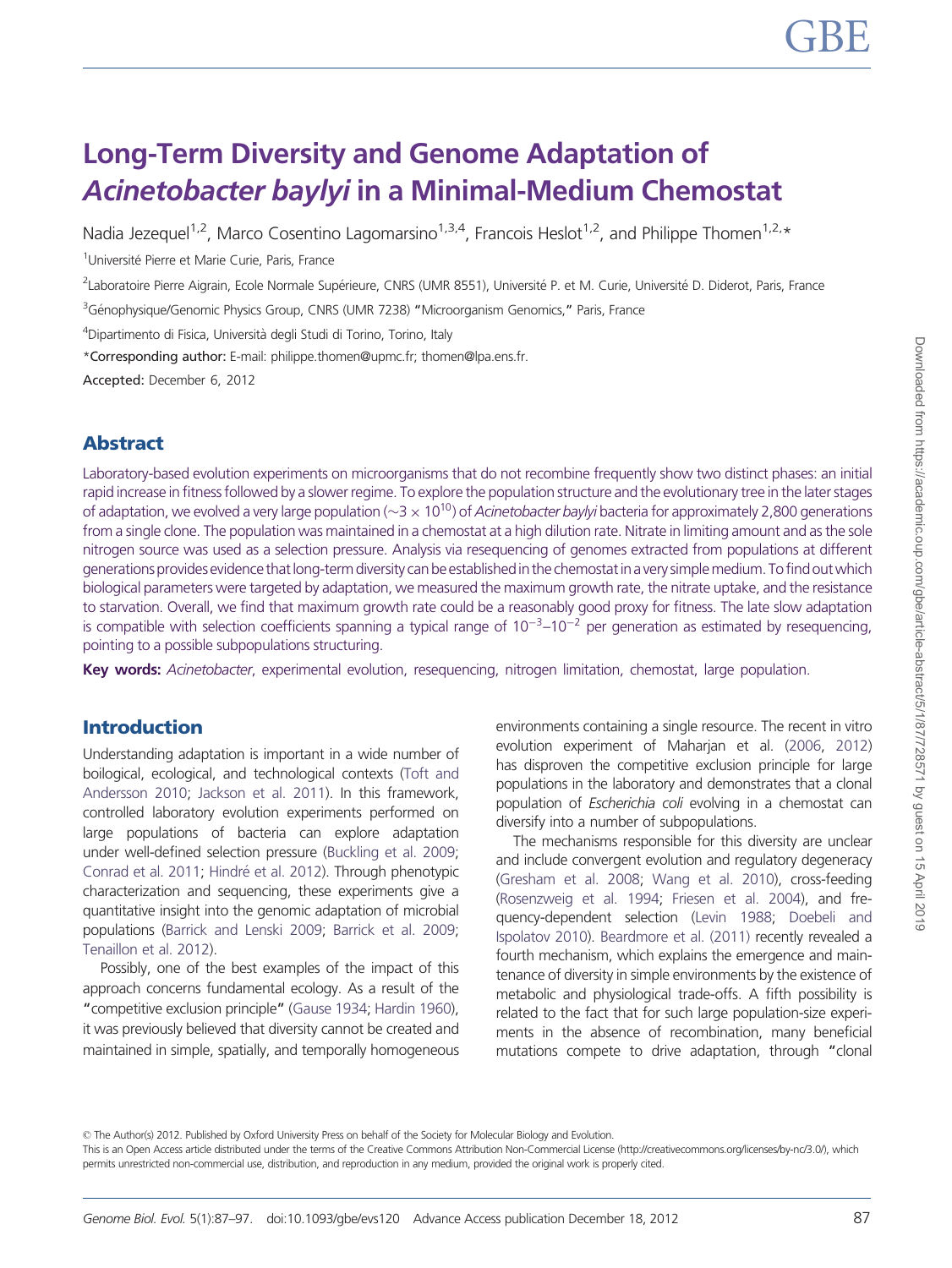interference" ([Gerrish and Lenski 1998\)](#page-9-0). A recent laboratory evolution study ([Hughes et al. 2012](#page-10-0)) found stable competition between coexisting hosts with different plasmid genotypes in plasmid–host adaptation dynamics, suggesting that this diversity plays a role in the evolution of the persistence of drug resistance. Despite recent theoretical and experimental advances ([Desai and Fisher 2007](#page-9-0); [Desai et al.](#page-9-0) [2007;](#page-9-0) [Park and Krug 2007](#page-10-0); [Brunet et al. 2008](#page-9-0); [Good](#page-9-0) [et al. 2012](#page-9-0)), this regime of adaptation is not completely understood. For example, many open questions concern the dynamics of the advantage ([Barrick et al. 2009\)](#page-9-0), the role of epistasis ([Chou et al. 2011;](#page-9-0) [Khan et al. 2011\)](#page-10-0), and the structuring of a population into subpopulations of competing clones ([Maharjan et al. 2007\)](#page-10-0). A recent study [\(Maharjan et al. 2012](#page-10-0)) used large-scale genomic and phenotypic analysis of the chemostat evolution data to identify the extent of diversification. They placed their results in the context of the above theoretical mechanisms of evolutionary divergence and proposed that diversity is unlikely to be explained by any one of the available theoretical models.

A criticism of the earlier study of [Maharjan et al. \(2006\)](#page-10-0) concerned the relatively short evolutionary time scale of the experiment (26 days), which might lead some to speculate that running similar experiments for longer times would destroy the observed diversity [\(Conrad et al. 2011](#page-9-0)). Here, we present an evolution experiment with a different organism, Acinetobacter baylyi, that lasted 124 days  $(\sim$ 2,800 generations), and we report stable and possibly increasing diversity that allows for an analysis of genome adaptation.

We constructed a chemostat culture using a strain of A. baylyi growing in a minimal medium, which in principle allows for a limited number of distinct ecological niches. The bacteria were grown with limited amounts of nitrate as the sole source of nitrogen. A high dilution rate (between  $0.6 h^{-1}$ and  $0.9 h^{-1}$ ), which should be the least favorable condition for the onset of diversity ([Maharjan et al. 2012](#page-10-0)) was also used. Our system involves a unique growth medium supply and composed of interconnected alternating tandem chemostats (fig. 1), which prevents bacterial adhesion to the chemostat walls (de Cré[cy-Lagard et al. 2001\)](#page-9-0). The main advantage of this setup (compared with serial dilution experiments) is that it



FIG. 1.—Left: Diagram of a single reactor during the culture stage. The reactor has been assembled by glass blowing, and incorporates a square cross-section glass tube in the bottom portion, and a screwed plastic cap on top. The entry and exit tubes are welded to the top of the reactor and comprise an air supply connected to a tube that is terminated by a porous glass plug at the bottom of the reactor (generating bubbles that give both aeration and mixing via air lift) (C), a fresh supply of medium (B), a wash fluid entry point (A), a fluid exit, and a biphasic mixture of air and liquid (D). Right: Schematics of the tubing connections during the culture phase in the reactor R1. R1 and R2 are the two reactors of the setup; each is temperature regulated; filtered air (rate adjusted by a flow meter/needle valve) is injected through port (C) of reactor R1. It passes through a porous glass plug and generates bubbles serving for both culture aeration and mixing via air lift within the reactor. The bottle containing the fresh medium is connected to a peristaltic pump; a constant flow of medium arrives at port (B) of reactor R1. A heating resistance heats the medium before entry (B), to prevent backward contamination of the supply of medium; the reactor wash solution (connected to port (A) and not used at this stage of operation of R1) comprises NaOH 1 M and rinse medium (the same solution as the supply of medium to the reactor); a waste bottle is connected to port (D) of reactor R1. It receives a biphasic mixture of air and medium exiting from the reactor by a common path and traps the liquid; the air exiting from the waste bottle is bubbled through bleach in a bubbling bottle, so as to avoid laboratory air contamination. The full arrows indicate the circulation of liquids, and the open arrows indicate the circulation of air. Crosses indicate the pinched-closed sections of tubes. Every week, the content of the operating reactor is transferred to the already cleaned tandem reactor. During the transfer phase (e.g., from R1 to R2), port (D) of R1 is closed and ports (A), (B), and (C) are open; ports (B) and (C) of R2 are closed and ports (A) and (D) are open. Air and medium containing bacteria come from R1 to R2 through port (A). When the transfer is stopped, R2 enters the culture phase, and R1 is rinsed and washed and ready for the next transfer.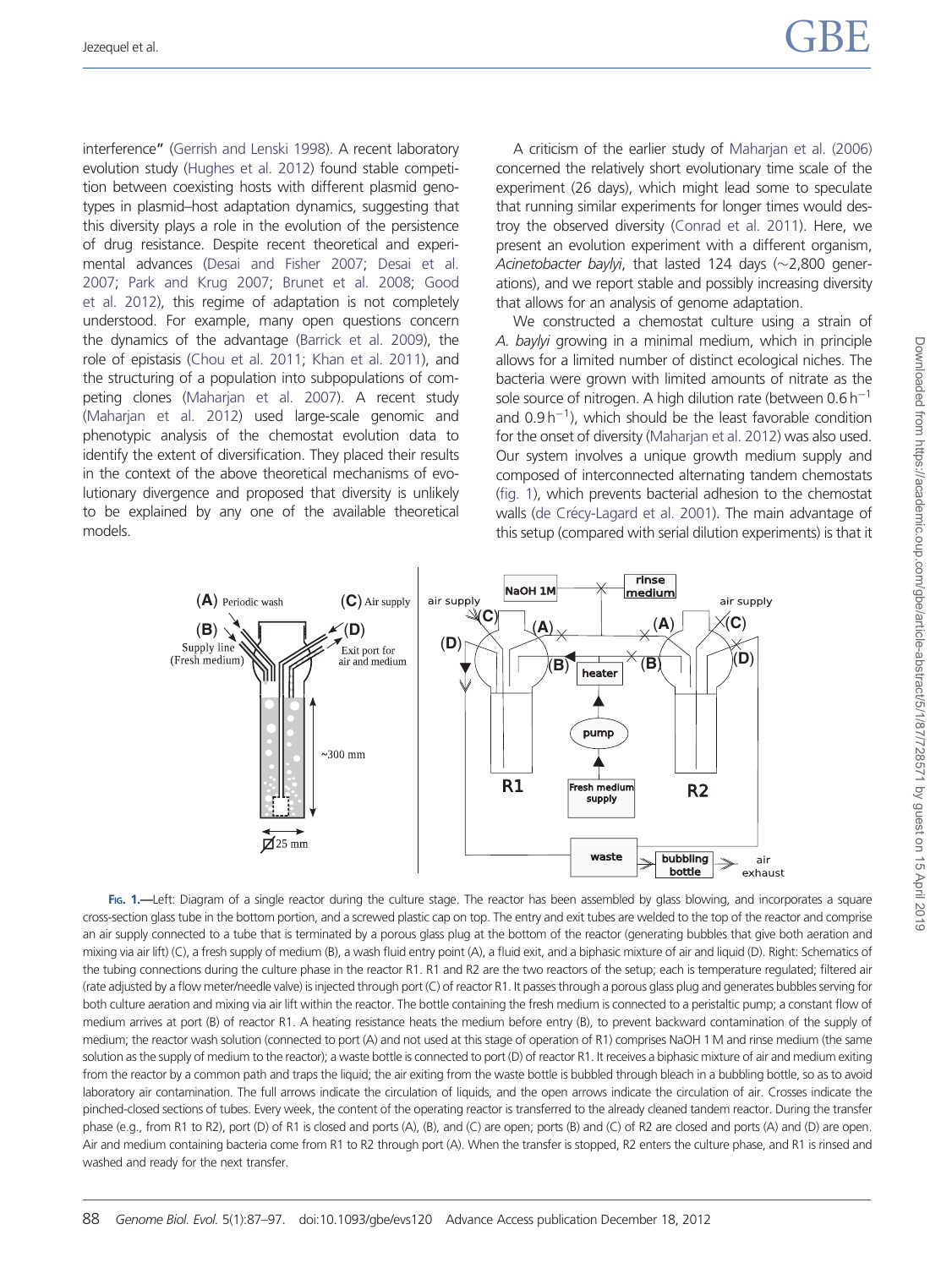allows for constant and controlled growth conditions involving very large population sizes. The main drawback is that it is cumbersome, and (with our resources) does not allow for replicate populations in parallel. However, this does not prevent the extraction of relevant information. Acinetobacter baylyi ADP1 has been previously sequenced and annotated [\(Barbe et al. 2004](#page-9-0)). We identified the mutations appearing during the experiment by genome resequencing at three late time points during the experiment. Sequencing permitted the determination of the frequencies of the mutations at different points in time and, by genotyping each mutation on isolated clones, resulted in the reconstruction of a partial population tree. These data provide approximate quantitative estimates of the selection coefficient of some mutations. We measured the associated changes in the maximum growth rate and found that the increase is consistent with the estimated selection coefficients.

## Materials and Methods

## Bacterial Strain and Medium

We used a strain of A. baylyi obtained from NCIMB [\(http://](http://www.ncimb.com) [www.ncimb.com](http://www.ncimb.com), last accessed January 3, 2013; NCIMB 11826). The minimal medium (pH 6.8) used in the evolution experiment comprised 50 mM potassium phosphate, 1 mM potassium nitrate, 3 mM potassium citrate, 9 mM citric acid, 1 mM magnesium sulphate, traces of elements (3  $\mu$ M iron (III) chloride,  $1 \mu$ M zinc sulphate,  $1 \mu$ M cobalt chloride, 0.6  $\mu$ M copper sulphate,  $1 \mu M$  manganese sulphate,  $1 \mu M$  sodium molybdate,  $1 \mu$ M manganese chloride, and  $1 \mu$ M calcium sulphate), and polypropylene glycol 2,000 at dilution 1:20,000 as antifoaming agent. For the initiation of the evolution experiment, the ancestral strain (ABWT) was plated, a single colony was inoculated in the minimal medium and grown at  $35^{\circ}$ C until OD reaches 0.1–0.2. A volume of 50 ml of this culture was introduced in the reactor then completed by fresh medium. At various time intervals, samples were snap-frozen as stocks with 10% DMSO. Stocks were later plated and clones isolated. They are named ABGi, where G is the number of generations undergone by the bacteria before sampling, and  $i$  is a letter used to identify a clone.

## Experimental Evolution in a Chemostat

Two interconnected reactors were used allowing aseptic periodic transfer from one reactor to the other, so that the reactor being not used for growth can be cleaned in situ, preventing long-term biofilm formation and bacteria evading dilution ([de](#page-9-0) Cré[cy-Lagard et al. 2001](#page-9-0)). Transfer is made every week. The reactors (150 ml) are made of glass and have been assembled by glass blowing. One entry tube is used for the medium supply with its dripping opening inside the reactor and positioned above the liquid level of the culture. A compressed air input tube is plunged inside the reactor to the bottom. Air bubbles provide for aeration and mixing of the growth medium. An exit tube allows for both air and liquid outflow. Another entry is allowed for the periodic injection of a cleaning solution (1 M NaOH) within the reactor or for the transfer of the bacterial population before reactor cleaning. The reactors are connected to a unique growth medium supply via a flow rate controlling peristaltic pump (Masterflex). Temperature was regulated using a commercial PID regulator (ENDA ETC 442), maintaining the temperature at  $35 \pm 0.5$  °C. During the first 6 days, the dilution rate was kept below 0.5  $h^{-1}$ , not to lose the population. Subsequently, it was kept constant between  $0.6 h^{-1}$  and  $0.9 h^{-1}$  (the reasons for these variations were both practical and related to experiments testing the maximum growth rate that occurs over the evolutionary time).

## Maximum Growth Rate Measurements

The batch cultures were performed in a glass vessel presenting a lower part with a transparent square cross-section, so that an in situ optical density measurement could be performed. This system consisted of 1) a light emitting diode (LED) positioned in close proximity to one flat face of the reactor and emitting light inside the reactor, 2) a first photosensitive detector PD1 placed on the other side of the reactor and facing the LED, and 3) a second photodetector PD2 placed in close proximity of the light emitter. The current of the photodetectors PD1 and PD2 were fed to a logarithmic-ratio amplifier, so as to yield a voltage related to the optical density of the culture. The reference value was obtained when fresh medium was first injected. The system yielded optical density measurements taken approximately every minute. The maximum growth rate in the batch mode for a set of clones was estimated from those measurements.

## Genome Resequencing

We detected all events, including IS movements and DNA rearrangements, through genome sequencing. Genome resequencing of two endpoint clones was performed using Illumina platform by GATC-Biotech. The genome of the ancestral clone and the genomes of three sampled populations were resequenced using Illumina platform at GRCF HTS Center at Johns Hopkins University, Baltimore. Sequence alignment against the reference genome (A. baylyi ADP1) was performed using Mozaik [\(http://bioinformatics.bc.edu/](http://bioinformatics.bc.edu/marthlab) [marthlab,](http://bioinformatics.bc.edu/marthlab) last accessed January 3, 2013) or bowtie2 ([Langmead et al. 2009](#page-10-0)). Visualization was performed using Tablet ([Milne et al. 2010\)](#page-10-0). Mutation detection was performed using SAMtools [\(Li et al. 2009\)](#page-10-0) and gigaBayes [\(http://bioinfor](http://bioinformatics.bc.edu/marthlab)[matics.bc.edu/marthlab,](http://bioinformatics.bc.edu/marthlab) last accessed January 3, 2013). The de novo genomic assembler velvet [\(Zerbino and Birney 2008](#page-10-0)) was also used. These tools are designed to extract allele frequencies and thus are also well adapted for the detection of mutation frequencies in mixed populations.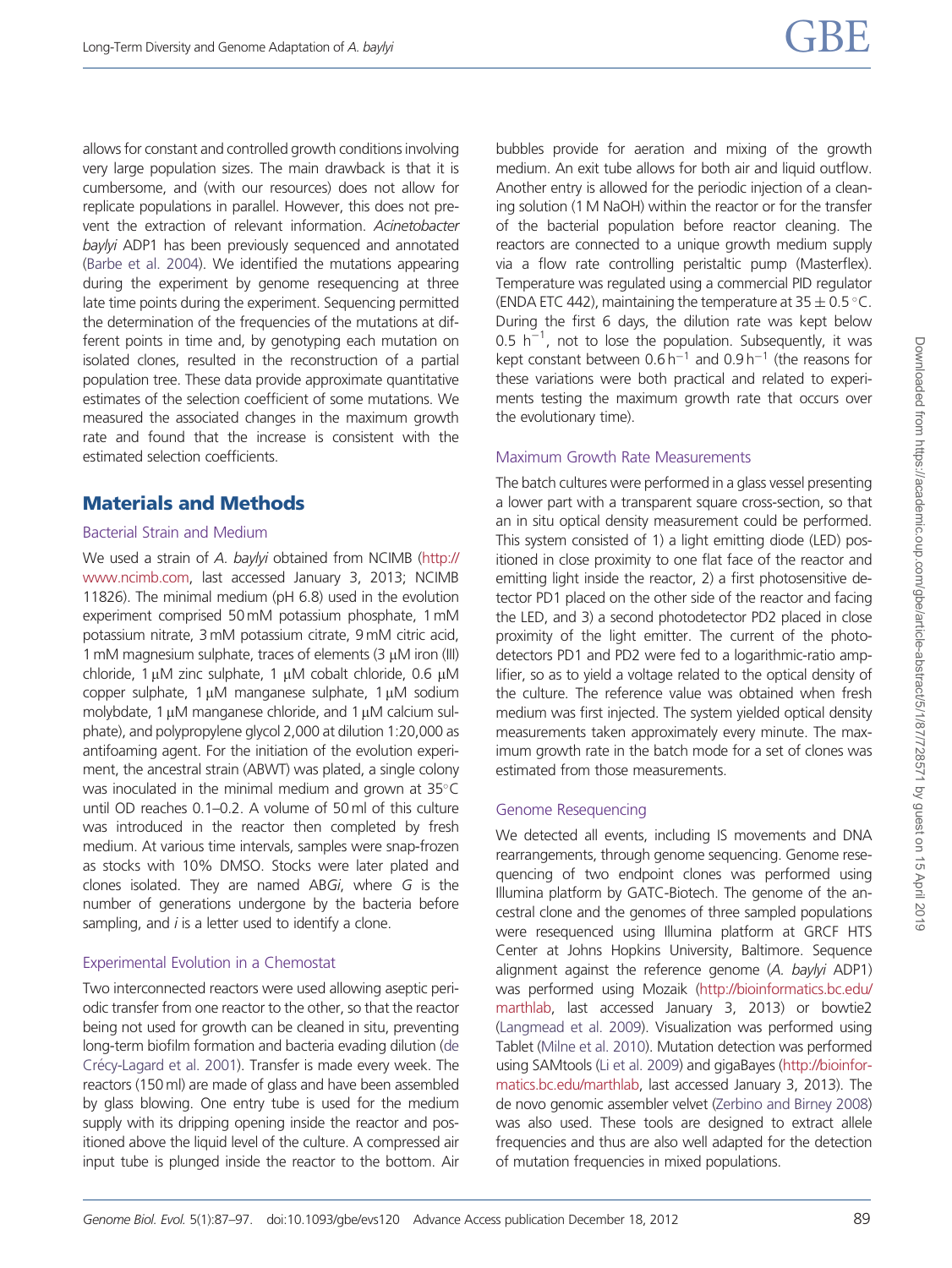## Sequencing and Reconstruction of the Population Tree

To study the mutational patterns and connect them with the evolutionary dynamics, we resequenced several samples: the ancestral clone (ABWT), two endpoint clones (AB2800a and AB2800b), and three samples of populations at three different time points (AB1900, AB2300, and AB2800) (We adopt the following notations: Clones/populations are labeled by the string AB followed by the number  $G$  and the label  $i$ , where G is the number of generations undergone by the clone or population and  $i$  is a tag to identify an isolated clone.). Sequencing of the ABWT genome revealed that it has differ-ences with respect to the A. baylyi ADP1 genome [\(Barbe et al.](#page-9-0) [2004\)](#page-9-0). The list of those differences is given as [supplementary](http://gbe.oxfordjournals.org/lookup/suppl/doi:10.1093/gbe/evs120/-/DC1) [data,](http://gbe.oxfordjournals.org/lookup/suppl/doi:10.1093/gbe/evs120/-/DC1) [Supplementary Material](http://gbe.oxfordjournals.org/lookup/suppl/doi:10.1093/gbe/evs120/-/DC1) online. The mutations that occurred during the experimental evolution from the ancestral ABWT clone are listed in [table 1](#page-4-0). To infer the order of appearance of the mutations and identify subpopulations carrying different mutations, we performed 378 short polymerase chain reactions (PCRs) on 87 isolated clones targeting the mutation loci, and sequenced the amplified fragments to test for the presence of the mutations, or tested for deletions or insertions by gel electrophoresis (see [supplementary data,](http://gbe.oxfordjournals.org/lookup/suppl/doi:10.1093/gbe/evs120/-/DC1) [Supplementary Material](http://gbe.oxfordjournals.org/lookup/suppl/doi:10.1093/gbe/evs120/-/DC1) online).

In total, we detected 23 mutations on 15 chromosomal loci, of which 10 and 11 are on the endpoint clones, which is in line with other evolution experiments with similar numbers of generations [\(Khan et al. 2011](#page-10-0); [Bachmann et al. 2012](#page-9-0)). Only four point mutations were found in genes, three of which were nonsynonymous. Remarkably ([table 1\)](#page-4-0), large events such as deletions (2), inversions (1), duplications (1), or insertion sequence (IS) transpositions (6) balanced in number small events such as single-nucleotide polymorphisms (SNPs) (11) and indels (2)  $(<$  30 bp) and seem to appear early on during the experiment. To our knowledge, this feature is not common to other experiments of this kind [\(Barrick et al.](#page-9-0) [2009;](#page-9-0) [Wang et al. 2010](#page-10-0); [Tenaillon et al. 2012](#page-10-0)). Together, these data permitted the reconstruction of a partial evolutionary tree [\(fig. 2](#page-6-0)). To this end, an important feature is the detection of multiple co-occurring IS integration events just before 1,000 generations and concomitant with the disappearance of an IS present between ACIAD0290 and ACIAD0291 in ABWT (but not in ADP1). These two types of changes may be related to a single mutational event such as transposition of the latter IS to a new target. However, these changes may also involve two different mutational events. This target locus was variable among different clones as five different loci were identified. This gave birth to five detectable branches (named B1, B2, B3, B4, and B5). This IS insertion was used as a genomic marker to estimate the ratio of the five subpopulations in the sequencing of sampled populations.

The dynamics of branch B2 is remarkable. [Figure 2](#page-6-0) shows the near extinction of the branch over approximately 1,000 generations: at generations 980 and 1,100, one isolated clone out of 10 belongs to B2 (data not shown), whereas at generations 1,900 and 2,300, the sequencing of sampled populations indicates that the B2 branch occupies only approximately 1% of the population. However, the same branch increased to occupy nearly half the population at generation 2,800. Two mutational events appeared after 2,300 generations in the B2 branch and are seemingly associated with this uprise: an SNP upstream of ACIAD1029 and a deletion of 319 bp in the gltl gene ( $\Delta$ gltl). The frequencies of these two genotypic features at the end of the experiment are 23% and 51%, respectively. Comparing these frequencies to the 47% of the B2 branch at the end of the experiment, we conclude that essentially all B2 bacteria carried the deletion, which is likely linked to a gain in fitness that allows the B2 branch to increase in relative proportion. This deletion event did not appear in the remainder of the population, suggesting that this event might be rare and/ or dependent on the mutational background. Notably, the locus of this deletion appears to be highly dynamic during the whole experiment as it involves two other different mutational events that are assumed to give a relevant advantage at two other different times: 1) an early inversion of 4,534 bp and 2) a point mutation (ACIAD2054) shared by several branches, with a frequency increasing from 26% to 91% from generation 1,900 to generation 2,800. However, it must be noted that also some genetic instability may increase the mutation frequency at that specific locus and that nontransitive interactions between subpopulations and negative frequency-dependent selection cannot be ruled out.

In brief, the combination of clonal and population sequencing with systematic mutation detection by PCR points to a complex scenario with highly dynamic coevolving subpopulations, even in the later stages of the experiment, where the main metabolic adaptation should have been already accomplished.

## The Dynamics of Maximum Growth Rate Is Compatible with the Advantage Estimated from Population Sequencing

During the experiment, the dilution rate was typically kept constant (The dilution rate was below 0.5  $h^{-1}$  during the first 6 days.) between 0.6 and  $0.9 h^{-1}$ . However, the dilution rate was sometimes transiently increased above the wash-out threshold to measure the maximum growth rate  $\mu_{\rm m}$  of the population, by real-time monitoring of optical density during the wash out. We assume that this transient increase in dilution rate did not interfere heavily with the population structure because it never washed out more than half of the population and lasted for approximately 1 h only (One may wonder whether this procedure could remove completely some low-frequency mutants. The probability of losing a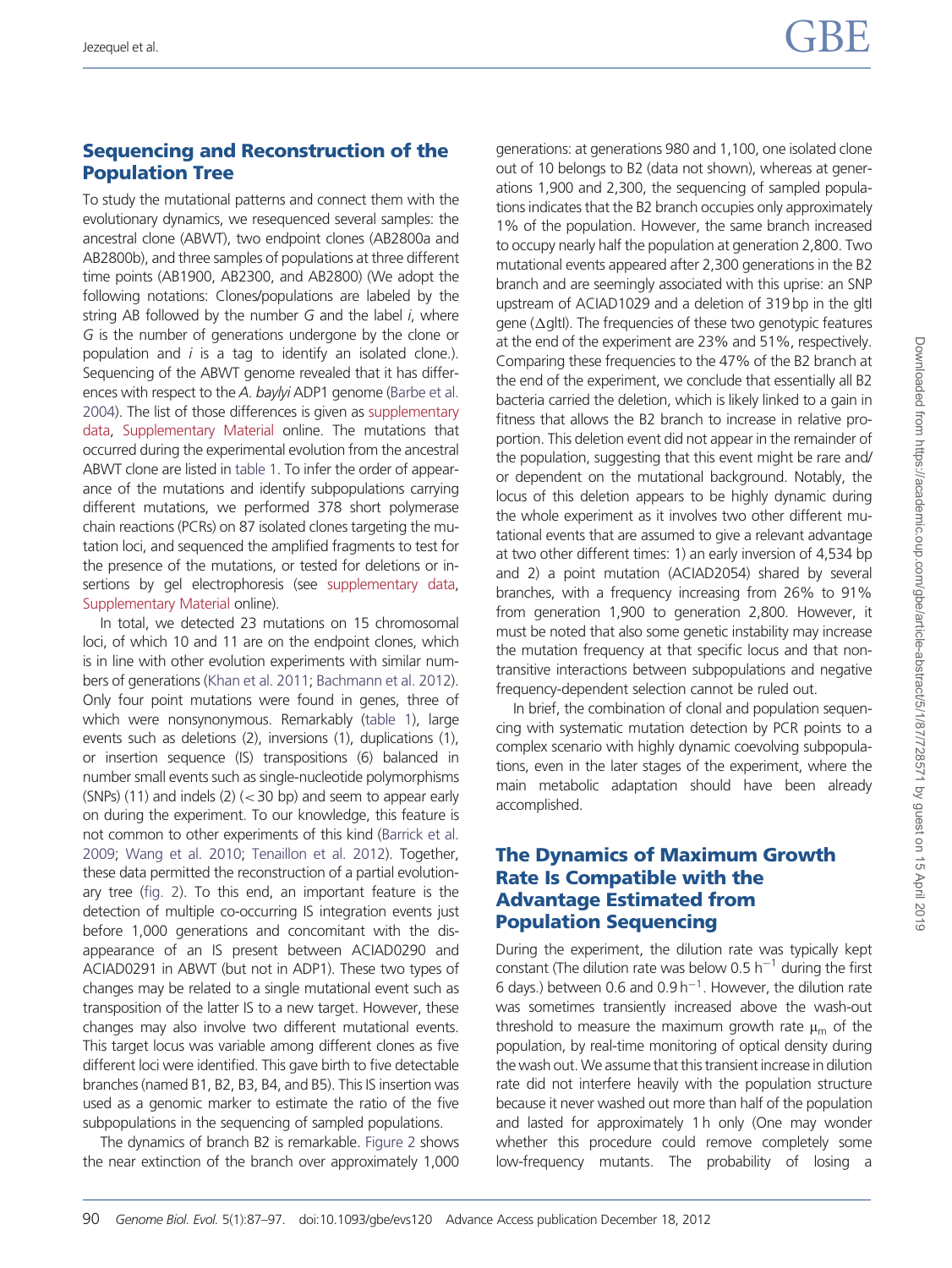<span id="page-4-0"></span>

| Table 1                                   | Mutations Detected by Analysis of Sequencing Data |                                                                             |                                                           |                                                                   |                                                               |                |                         |
|-------------------------------------------|---------------------------------------------------|-----------------------------------------------------------------------------|-----------------------------------------------------------|-------------------------------------------------------------------|---------------------------------------------------------------|----------------|-------------------------|
| <b>ADP1</b> Chromosome<br>Position on the | Gene - Region                                     | Product                                                                     | Mutational Event                                          | Comment                                                           | $G = 1,900$                                                   | $= 2,300$<br>ပ | $= 2,800$<br>৩          |
|                                           |                                                   | SNP                                                                         |                                                           |                                                                   |                                                               |                |                         |
| 244223                                    | glnK (a)                                          | Regulatory protein, for nitrogen<br>assimilation by glutamine<br>synthetase | Λ<br>U                                                    | 41 bp upstream of the start<br>codon                              | $\frac{1}{2}$                                                 | 20%            | 41%                     |
| 389458                                    | citA (a)                                          | Citrate proton symporter                                                    | U<br>$\wedge$<br>$\vdash$                                 | Codon frequencies GAA                                             | $\frac{\Omega}{\Omega}$                                       | $\triangleq$   | 29%                     |
| 1020409                                   | ACIAD1029 (b)                                     | Putative lipoprotein                                                        | U<br>Λ<br>⊢                                               | (0.041) > GAG (0.014)<br>100 bp upstream of the<br>start codon    | $\frac{\Omega}{\Omega}$                                       | $\overline{z}$ | 23%                     |
| 1903797                                   | ACIAD1911                                         | Putative nitrate transporter trans-<br>membrane protein                     | ⋖<br>$\wedge$<br>G                                        | of the<br>12 bp upstream<br>start codon                           | $\frac{\Omega}{\Sigma}$                                       | $\overline{z}$ | $\frac{\Omega}{\Omega}$ |
| 1903816                                   | ACIAD1911 (a, b)                                  | Putative nitrate transporter trans-                                         | ⊢<br>Λ<br>U                                               | of the<br>31 bp upstream<br>start codon                           | 100%                                                          | 100%           | 100%                    |
| 1903844                                   | ACIAD1911                                         | Putative nitrate transporter trans-<br>membrane protein<br>membrane protein | ⋖<br>$\wedge$<br>G                                        | 59 bp upstream of the<br>start codon                              | $\frac{\Omega}{\Omega}$                                       | $\overline{z}$ | $\frac{\Omega}{\Omega}$ |
| 1903876                                   | ACIAD1911                                         | Putative nitrate transporter trans-                                         | ⊢<br>$\wedge$<br>⋖                                        | 91 bp upstream of the                                             | $\mathrel{\mathop{\raisebox{1.5pt}{\scriptsize g}}\nolimits}$ | $\triangleq$   | $\frac{\Omega}{\Omega}$ |
| 2042174                                   | ACIAD2054 (a, b)                                  | Conserved hypothetical protein<br>membrane protein                          | $\widehat{p}$<br>$\wedge$<br>C (S<br>$\wedge$<br>$\vdash$ | Nonsynonymous mutation in<br>a gene yet cut by the<br>start codon | 26%                                                           | 65%            | 91%                     |
| 2100627                                   | ACIAD2113                                         | Conserved hypothetical protein                                              | G<br>$\wedge$<br>⋖                                        | 239 bp upstream of the<br>inversion event<br>start codon          | 3%                                                            | 41%            | 6%                      |
| 2790910                                   | ftsH                                              | Cell division protein                                                       | $\mathcal{L}$<br>$\sim$ H) $\sim$<br>$\wedge$<br>G        | Nonsynonymous                                                     | 33%                                                           | 57%            | 10%                     |
| 2891560                                   | qseB (a, b)                                       | Quorum sensing DNA-binding re-<br>sponse regulator                          | $\overline{F}$<br>A(S)<br>$\wedge$<br>U                   | Nonsynonymous                                                     | 100%                                                          | 100%           | 100%                    |
|                                           |                                                   | Small Indels                                                                |                                                           |                                                                   |                                                               |                |                         |
| 1920605                                   | ACIAD1931                                         | Putative magnesium citrate second-<br>ary transporter                       | $\ln s$ A                                                 | 32 bp upstream of the start<br>codon                              | $\frac{\Omega}{\Omega}$                                       | $\triangleq$   | 12%                     |
| 1249430                                   | $crA$ (a, b)                                      | Carbon storage regulator                                                    | $\Delta$ 8 bp                                             | Last 15 amino acids (21% of<br>the protein) modified              | 100%                                                          | 100%           | 100%                    |
|                                           |                                                   | Large Rearrangements                                                        |                                                           |                                                                   |                                                               |                |                         |
| 1230681                                   | ACIAD1230 (a)                                     | Putative transcriptional regulator                                          | IS insertion                                              | 79 bp upstream of the start<br>codon (B1 branch)                  | 43%                                                           | 32%            | 43%                     |
| 1230766                                   | <b>ACIAD1230</b>                                  | Putative transcriptional regulator<br>Putative transcriptional regulator    | IS insertion                                              | Within gene (B5 branch)                                           | 32%<br>9%                                                     | 7%             | $\frac{1}{2}$           |
| 1230919<br>1231207                        | ACIAD1230 (b)<br>ACIAD1230                        |                                                                             | IS insertion<br>IS insertion                              | Within gene (B3 branch)<br>Within gene (B2 branch)                | 1%                                                            | $0.5\%$<br>53% | 10%<br>47%              |
| 1860246                                   | ACIAD1864-ACIAD1865                               | Putative transcriptional regulator<br>Putative transcriptional regulators   | IS insertion                                              | Between genes (B4 branch)                                         | 16%                                                           | 8%             | $\overline{z}$          |

# Downloaded from https://academic.oup.com/gbe/article-abstract/5/1/87/728571 by guest on 15 April 2019 Downloaded from https://academic.oup.com/gbe/article-abstract/5/1/87/728571 by guest on 15 April 2019

(continued)

(continued)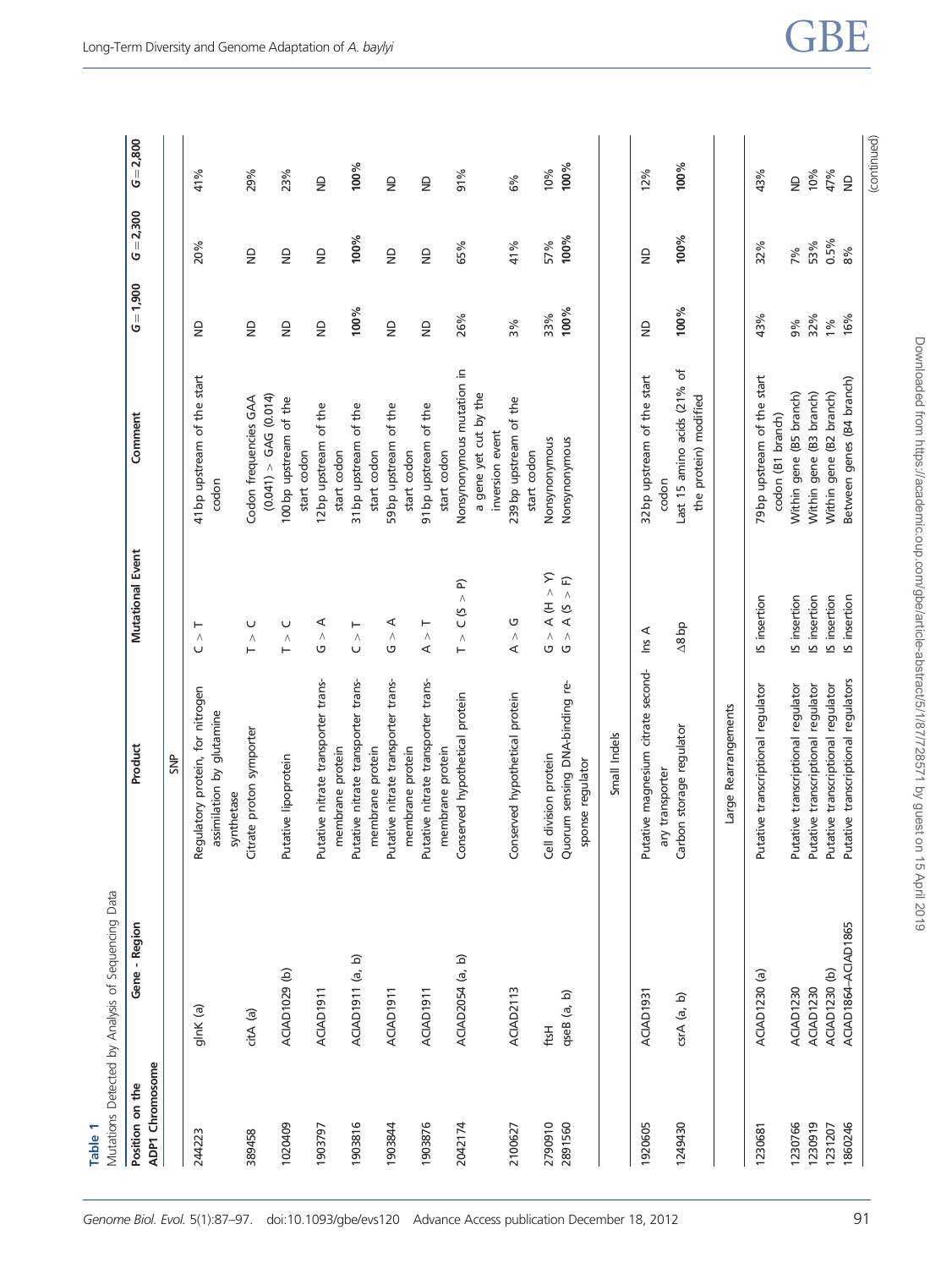| Position on the | Gene - Region                              | Product                                                                                                                                    | <b>Mutational Event</b>                      | Comment                                              | $G = 1,900$  | $G = 2,300$ | $G = 2,800$ |
|-----------------|--------------------------------------------|--------------------------------------------------------------------------------------------------------------------------------------------|----------------------------------------------|------------------------------------------------------|--------------|-------------|-------------|
| ADP1 Chromosome |                                            |                                                                                                                                            |                                              |                                                      |              |             |             |
| ≸               | (a, b)                                     | ≸                                                                                                                                          | IS insertion                                 | Within a DNA sequence not<br>found in A. baylyi ADP1 | 100%         | 100%        | 100%        |
| 1848721-1858316 | ACIAD1848 ACIAD1861 (a, b)                 | phage-related protein, and<br>putative phage replication<br>initiation factor, putative<br>Putative phage replication<br>initiation factor | Duplication                                  | Spans $\sim$ 10 kb                                   | 100%         | 100%        | 100%        |
| 2041592-2046126 | ACIAD2054, gltL gltK, gltJ,<br>giti (a, b) | Conserved hypothetical protein<br>and glutamate/aspartate<br>transport proteins                                                            | Inversion (4,534bp)                          | Cuts gltl and ACIAD2054;<br>quenches glt operon      | 100%         | 100%        | 100%        |
| 2046132-2046451 | gltl (b)                                   | Glutamate/aspartate transport<br>protein                                                                                                   | $\Delta$ giti in the text)<br>A319 bp (named | Deletion in a gene yet cut<br>by the inversion event | $\triangleq$ | ₿           | 51%         |
| 2664637-2726455 | ACIAD2713-ACIAD2778 (a, b)                 | ₹<br>2                                                                                                                                     | $\Delta$ 60kb                                | 58 CDS deleted                                       | $100\%$      | 100%        | 100%        |

subpopulation of  $n$  bacteria in a wash out of half the population can be estimated as  $1/2<sup>n</sup>$ . Let us consider a subpopulation of 20 individuals [which corresponds to a frequency of approximately  $10^{-9}$ ], the probability of losing this subpopulation is 0.0001%.). We also measured  $\mu_{\rm m}$  for isolated clones in batch, by fitting the growth curve during the exponential phase. The results are plotted in [figure 3](#page-7-0). The maximum growth rate in our experiment initially increased rapidly, whereas after approximately 500 generations, it became compatible with a much slower linear increase or plateau. A similar feature appears in other studies of this kind ([Barrick et al. 2009](#page-9-0); [Chou et al. 2011](#page-9-0)).

Thus, the maximum growth rate increased little in the later stages of the experiment, where the described examples point to a highly dynamic situation. The population sequencing data gave further clues to the population dynamics that occurred between generations 1,900 and 2,800. Some mutation frequencies increase, whereas others decrease, the ratio of subpopulation frequencies not being constant. This indicates that competition between subpopulations still takes place during the latter stage of the experiment. If one assumes that the frequency  $f(t)$  of a mutation is related to the selection coefficient s by  $f(t) = f(0)e^{st}$ , s can be roughly estimated by comparing the frequency observed at different generations. Following this reasoning, we obtained seven estimated values of s between 0.001 and 0.01 per generation ([table 2](#page-7-0)). If one uses the fit of  $\mu_m$  versus number of generations, one estimates values of s between 0.0075 and 0.0094 per generation, which are of the same order as the values deduced from sequencing. Although both estimates are rough, their agreement suggests that a small increase in  $\mu_{\rm m}$  may account for the fairly high population dynamics observed during the last 2,000 generations. It also suggests that  $\mu_m$  might be a reasonable proxy estimate of fitness. This result is not completely surprising, as the bacteria were subjected to a high dilution rate regime, with a dilution rate of approximately 80% of maximum growth rate during the last 2,500 generations.

Notably, some values of s estimated from population sequencing data are still relatively high toward the end of the experiment (e.g., the values of s for citA,  $\Delta g/t$ , and ACIAD1029, [table 2\)](#page-7-0). This suggests that (on average) s is not decreasing significantly during the late stages of the experiment. Consistent with this picture, the values of  $\mu_m$ measured late in the experiment appear to be compatible with a slow increase with generation number.

## Complementary Contributions to **Fitness**

Thus, variations in mutation frequencies suggest that the population is still highly dynamic during the last 2,000 generations. Our rough estimates indicate that the increase in  $\mu_m$  could be sufficient to capture the degree of adaptation

frequencies.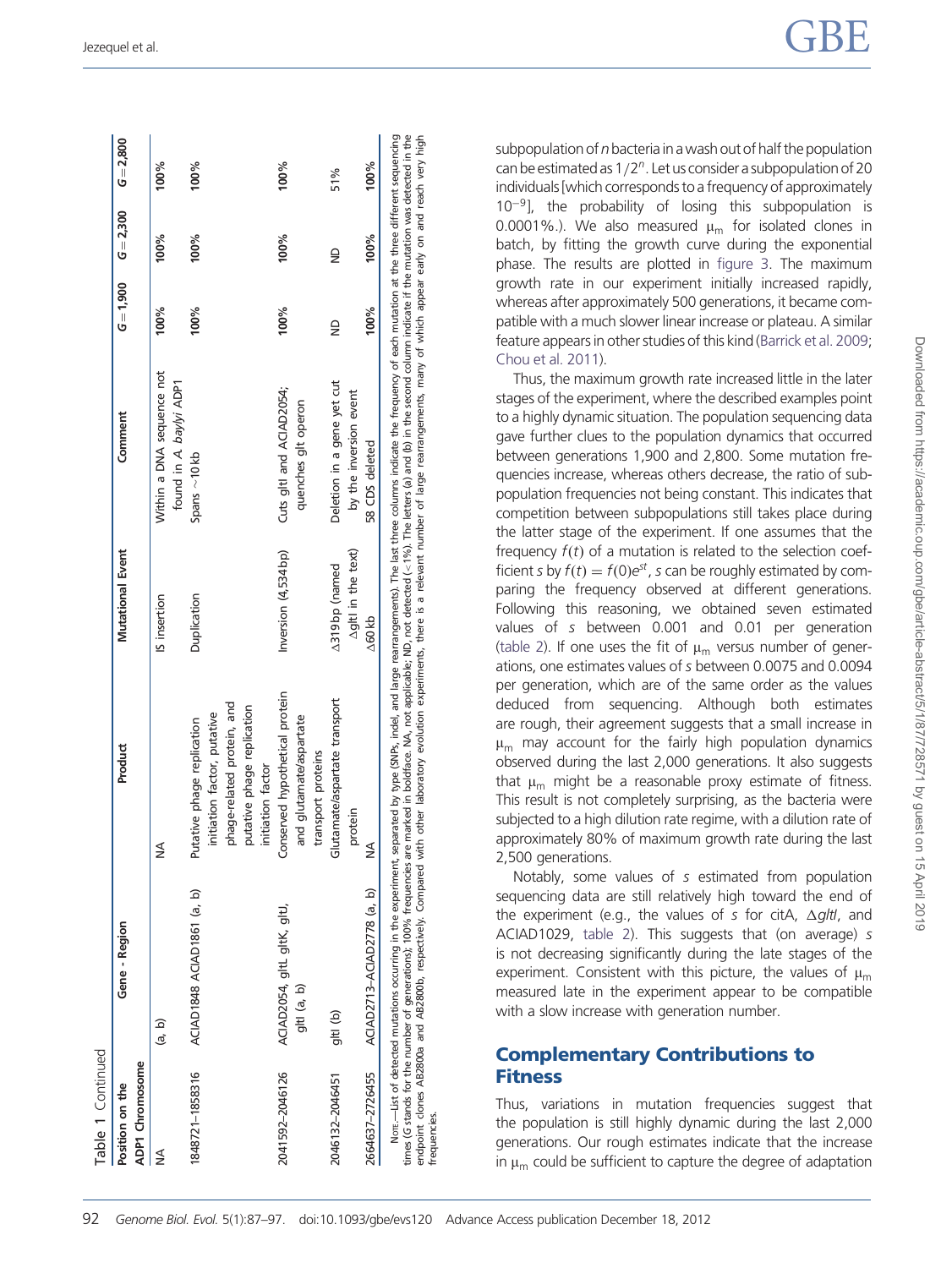<span id="page-6-0"></span>

FIG. 2.—Inferred evolutionary tree of the population, deduced by combining genome sequencing data analysis and systematic sequencing of PCR fragments performed on 87 isolated clones. The numbers on the left side indicate generations, estimated from the imposed dilution rate. Each vertical line corresponds to a subpopulation (not all subpopulations are displayed). Some relevant mutations are indicated at the time of appearance. N\*, N1, N2, and N3 designate C1903816T, C1903797T, C1903844T, and C1903876T, respectively [\(table 1](#page-4-0)). Five branches arise before 1,000 generations, and three branches (B1, B2, and B3) are still present at the end of the experiment. For the last three time points, genomes extracted from population samples were resequenced; the sizes of the gray rectangles indicate the estimated relative population percentage of each branch (% values indicated immediately above rectangles) as deduced from genomic data analysis. The labels (a) to (f) designate specific subpopulations as follows: (a) branch B1 with no additional mutation, (b) branch B1 with an additional ACIAD2054 mutation, (c) =(a) with mutated glnk, (d) =(b) with no additional mutation, (e) additional mutation in citA, (f) no additional mutation in citA, (g) deletion in gltI, and (h) deletion in gltI, plus ACIAD1029 mutation.

during the experiment. Even though the ratio between the dilution rate and  $\mu_{\rm m}$  is approximately 0.8, we cannot exclude that other ways of adaptation could be operative, in view of the fact that the chemostat dilution rate is set below  $\mu_m$ . To illustrate this aspect, let us compare two isolated clones, AB1100h and AB2800b. AB1100h was isolated and identified as belonging to the B2 branch. Its descendants are led to near extinction (between generations 1,900 and 2,300) but later acquire beneficial mutations that make them the largest subpopulation present at the end (fig. 2). It is thus expected that the fitness of AB2800b, an endpoint clone belonging to B2 branch, is larger than the fitness of AB1100h. Because of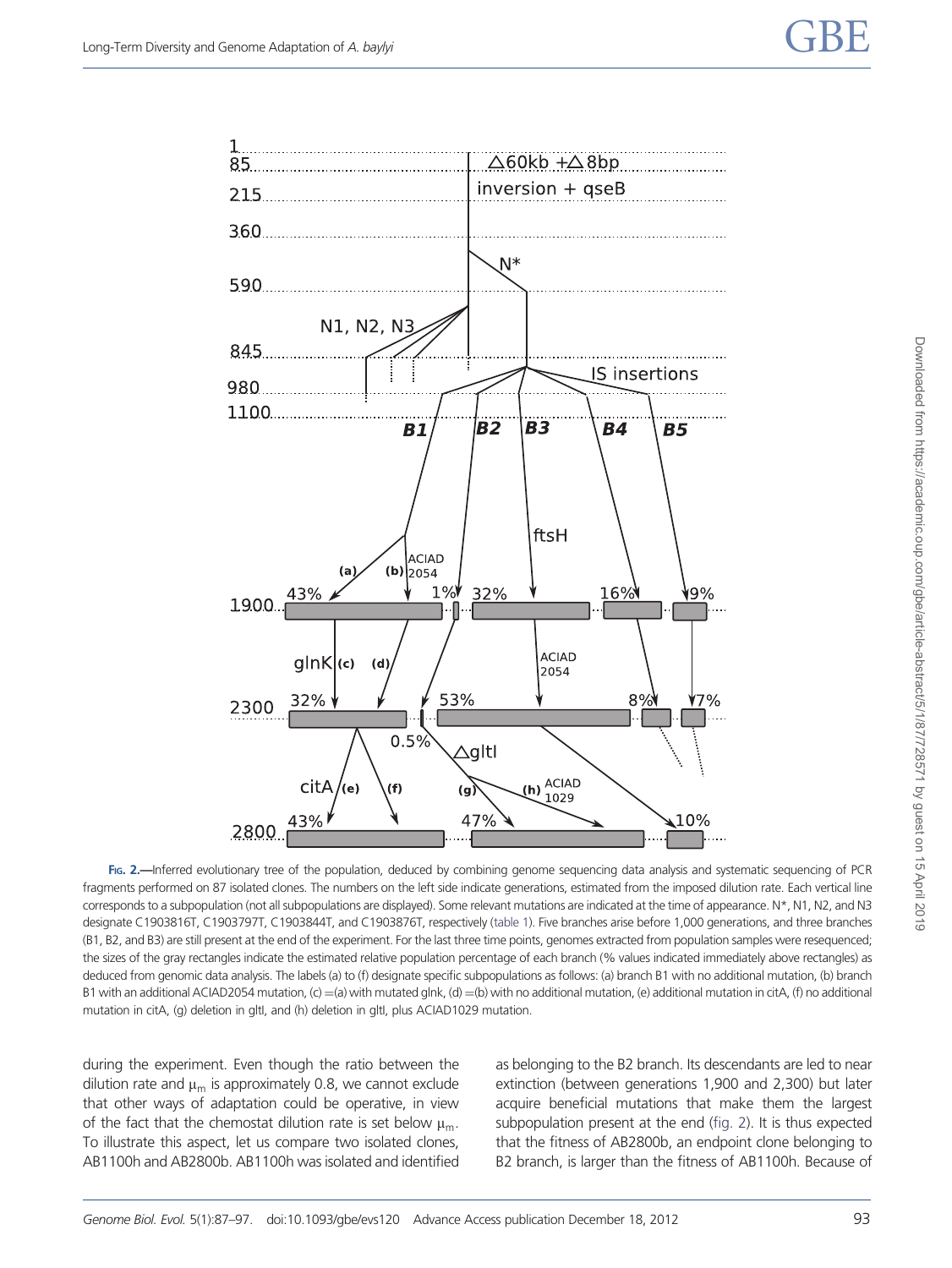<span id="page-7-0"></span>

FIG. 3.—Maximum growth rate from batch (black circles) and chemostat (open circles) measurements, plotted as a function of time (in generations). Chemostat measurements were performed during the experiment by transiently increasing the dilution rate above the wash-out threshold (open circles). Lines are fits with a hyperbola (dashed:  $f(t) = At/(B + t) + C$ ) and with hyperbolic plus linear function (solid:  $g(t) = f(t) + Dt$ ), as in [Barrick et al. \(2009\).](#page-9-0) The maximum growth rate initially increases rapidly and drastically slows down after approximately 500 generations. The shaded area indicates the late stages of the experiment. Arrows indicate times of population sequencing. The inset plots the dynamics of frequencies related to some mutational events resulting from resequencing analysis in late stages of the experiment. Each number designates a branch identified by the IS insertion event. 1a, 2a, and 2b designate clearly identified subpopulations validated by PCR on isolated clones. Mutations shared by several branches or not verified by PCR are not represented.

## Table 2

Selection Coefficient per Generation Estimated from Resequencing Data

| <b>Mutation</b>       | <b>Selection Coefficient</b> |
|-----------------------|------------------------------|
| ACIAD2054             | >0.004                       |
| ftsH                  | 0.001                        |
| ACIAD2113             | 0.006                        |
| glnk                  | >0.007                       |
| $\Delta$ gltl         | 0.009                        |
| citA                  | >0.007                       |
| ACIAD <sub>1029</sub> | >0.006                       |

the uncertainties of the measurements of the maximum growth rate in batch of the two clones  $(0.944 \, h^{-1} \pm 0.028$ for AB1100h and 0.954 h<sup>-1</sup>  $\pm$  0.035 for AB2800b), the possibility remains that other traits of selection might have been involved.

One targeted trait could be nitrate uptake: Bacteria in a chemostat have to manage growth under limited nutrient availability. To measure how bacteria deal with nitrogen limitation, it is necessary to access their affinity for the limiting nutrient (nitrate). To do so, we grew a clone (isolated after 7 days) in a chemostat, up to an equilibrium for different dilution rates, and sampled extracts from the chemostat for each dilution rate. By a series of chemical reactions, we were able to estimate the nitrate concentration in each sample ([supplementary data](http://gbe.oxfordjournals.org/lookup/suppl/doi:10.1093/gbe/evs120/-/DC1), [Supplementary Material](http://gbe.oxfordjournals.org/lookup/suppl/doi:10.1093/gbe/evs120/-/DC1) online). Plotting the nitrate concentration versus the dilution rate leads in principle to an estimate of the saturation constant. Unfortunately, the concentration was so low (<2  $\mu$ M) that we failed to detect nitrate for all but the highest dilution rates (this value being likely above the wash-out threshold).

Thus 1) an increase in nitrate uptake after 7 days could not be measured in our experiment, but 2) we can conclude that bacteria evolved rapidly within 7 days (or were preadapted) to be able to capture >99.8% of the nitrate entering the chemostat, over a wide range of dilution rates. The following additional result is consistent with a good affinity for nitrate: measuring nitrate concentration at different times during growth in batch, we observed that cells grow exponentially until nitrate is no longer detectable, without a smooth transition between exponential and saturation phase (data not shown). In conclusion, if nitrate uptake optimization contributes to fitness, it does so only during the early stages of the experiment.

Adaptation might also consist of a better management of the low nitrogen level in the chemostat, that is, the evolved cells might be able to grow using lower amounts of nitrogen per cell. For example, an increase in protein turnover has been observed in Pseudomonas putida grown under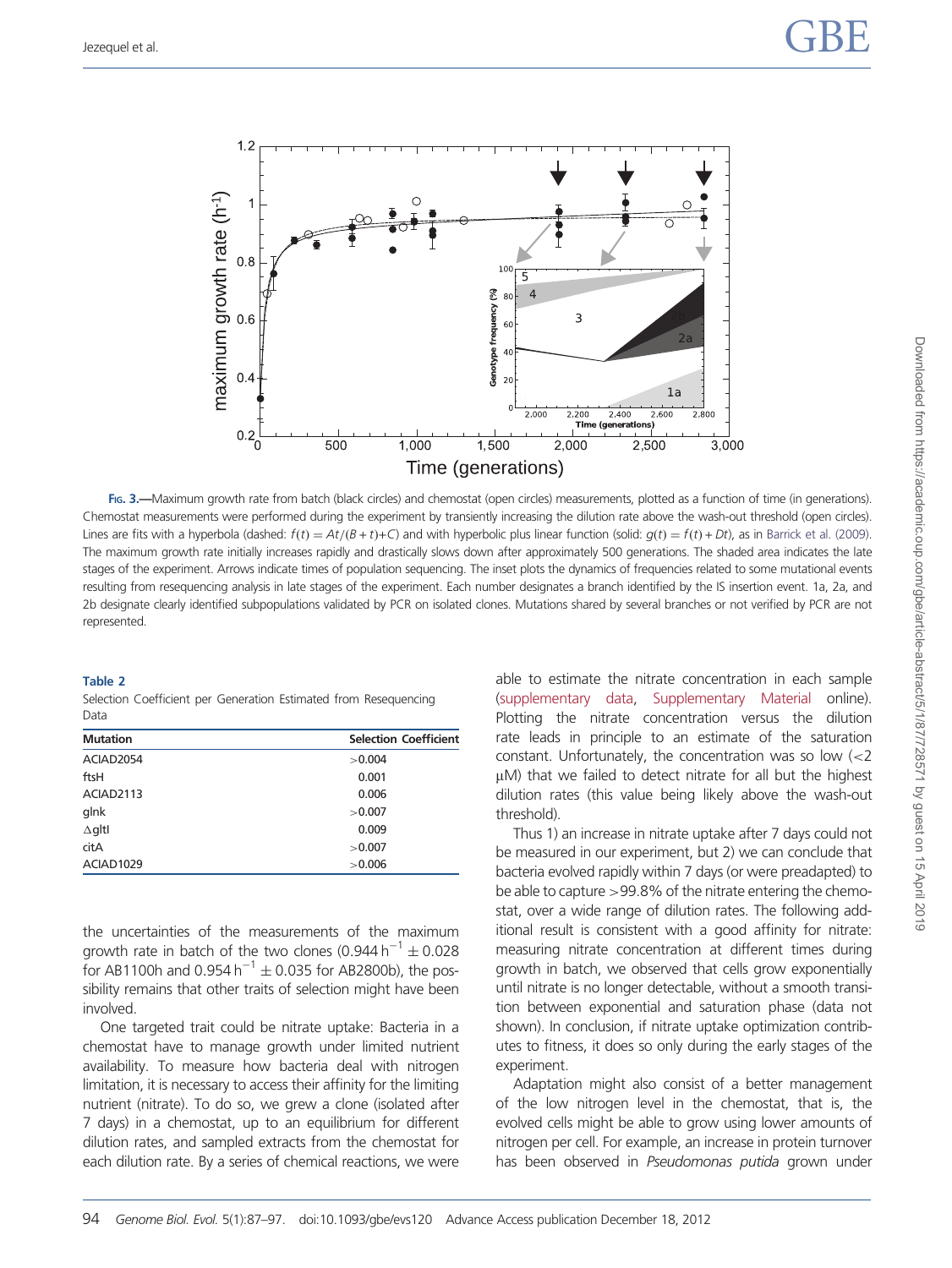nitrogen limitation ([Hervas et al. 2008\)](#page-10-0). The comparative catabolic activities of the starting strain ABWT and of both endpoint clones AB2800a and AB2800b were examined by the Phenotype MicroArray Services of Biolog, Hayward, CA. The strains were tested on different media (see [supplementary](http://gbe.oxfordjournals.org/lookup/suppl/doi:10.1093/gbe/evs120/-/DC1) [data,](http://gbe.oxfordjournals.org/lookup/suppl/doi:10.1093/gbe/evs120/-/DC1) [Supplementary Material](http://gbe.oxfordjournals.org/lookup/suppl/doi:10.1093/gbe/evs120/-/DC1) online). Some phenotypes were lost when the strains were grown on different Carbon sources, and AB2800a lost more phenotypes than AB2800b. We also compared the catabolic activities of clones AB1100h and AB2800b discussed earlier, but no significant phenotypes were either gained or lost. Overall, the Biolog assay provides evidence of adaptation, but it is difficult to connect these results to a specific parameter that contribute to fitness.

Indirectly, adaptation in the recycling of nitrogen compounds might possibly be revealed by survival in conditions of low nutrients. To test this, we performed starvation experiments with the two clones (AB1100h and AB2800b) discussed earlier. Both clones were grown separately in batch in the selection medium. The end of exponential phase was defined as the beginning of starvation, and samples were then plated to estimate the number of living cells after starvation as a function of time. Starting from approximately  $2 \times 10^8$ cfu/ml, approximately  $10<sup>7</sup>$  cfu/ml were counted after 100 h of starvation, but no significant differences were observed between the strains. In conclusion, the increase in maximum growth rate  $\mu_m$  and the appearance of new metabolic phenotypes provide strong evidence of adaptation, but except for  $\mu_m$ , we failed to identify additional relevant parameters encapsulating fitness.

## Diversity in the Population Appears to Increase Slightly at Later Times

We first focus on the evidence for population diversity during the experiment. After the transposition of the IS that occurs after 1,000 generations, diversity is detected for the whole experiment, because three branches are still present at the end ([fig. 2](#page-6-0)). Each branch evolved with both specific mutations (citA for B1, ACIAD1029 and  $\Delta$ gltI for B2, and ftsH for B3) and mutations that are shared with other branches (glnK and ACIAD2054). The latter likely appeared independently in different branches and are not related to horizontal transfer: In control experiments, the transformation rate in the chemostat was too low to be detected [\(supplemen](http://gbe.oxfordjournals.org/lookup/suppl/doi:10.1093/gbe/evs120/-/DC1)[tary data](http://gbe.oxfordjournals.org/lookup/suppl/doi:10.1093/gbe/evs120/-/DC1), [Supplementary Material](http://gbe.oxfordjournals.org/lookup/suppl/doi:10.1093/gbe/evs120/-/DC1) online). It is highly probable that diversity took place before 1,000 generations, as observed in short-term evolution experiments with bacteria in minimal medium [\(Herring et al. 2006;](#page-10-0) [Conrad et al. 2009;](#page-9-0) [Wang et al. 2010;](#page-10-0) [Chou et al. 2011\)](#page-9-0). We lack sequencing data on populations in the early stages of the experiment. However, a clue to diversity is given by the following observation. PCR on clones at the 845th generation were performed to check for the mutation C1903816T. Four other different mutations have been observed in the same locus within a sequence of 80 bp [\(table 1](#page-4-0)) in 17 clones. We failed to isolate a clone carrying mutation C1903816T at generation 845, but this allele was later the only one found in the population.

Is diversity constant? The diversity can be roughly estimated by the total number of mutations detected in the population at a given time. It is expected to increase as a function of the time if the number of different lineages increases during the evolution. The number of detected mutations is 15, 16, and 18, respectively, at generations 1,900, 2,300, and 2,800 and thus appears to rise slightly during 1,000 generations. We can estimate the diversity more quantitatively by calculating the Shannon index  $H = -\sum_i p_i \log p_i$  where  $p_i$ is the frequency of mutation  $i$ . Note that this is a loose use of this formula, which is a natural definition for frequencies of subpopulations, whereas here we can only access the frequencies of mutations. The indices calculated for generations 1,900, 2,300, and 2,800 are, respectively, 0.88, 1.04, and 1.34, suggesting a slight increase in diversity during the last 1,000 generations.

It is difficult to judge whether this diversity is large or small. Assuming constant additive s, standard population genetics theories [\(Desai et al. 2007](#page-9-0), [Brunet et al. 2008](#page-9-0)) would predict for our conditions the coexistence on the order of 10 subpopulation fitness classes. However, detailed information on linkage and precise measurements of fitness distributions would be necessary to connect fitness classes and mutation classes. Thus, given this large uncertainty, the observed diversity might well be in the predicted range.

## Conclusion

To summarize, we performed a laboratory evolution experiment with bacteria growing in a minimal medium, which focused on its later stages. Sequencing of populations at different evolutionary times shows that the number and type of mutations are compatible with other laboratory evolution experiments, which are characterized by competition between variant clones ([Barrick et al. 2009](#page-9-0); [Bachmann et al. 2012\)](#page-9-0). Interestingly, we found many fixed large rearrangements compared with point mutations.

Also, we found significant and persistent diversity in a population with presumably the same ecotype [\(Maharjan et](#page-10-0) [al. 2006;](#page-10-0) [Woods et al. 2011\)](#page-10-0). We thus report for the first time that diversity can be established and maintained in a very simple medium for long times, when the proxies for fitness appear to saturate. In this regime, where "adaptation" appears to have slowed down, we observe diversity that is stable or even increasing.

This observed long-term diversity can be due to different mechanisms, which were considered carefully in [\(Maharjan et](#page-10-0) [al. 2012\)](#page-10-0). Although it is beyond our scope to identify which of these mechanisms were active during our experiment, we can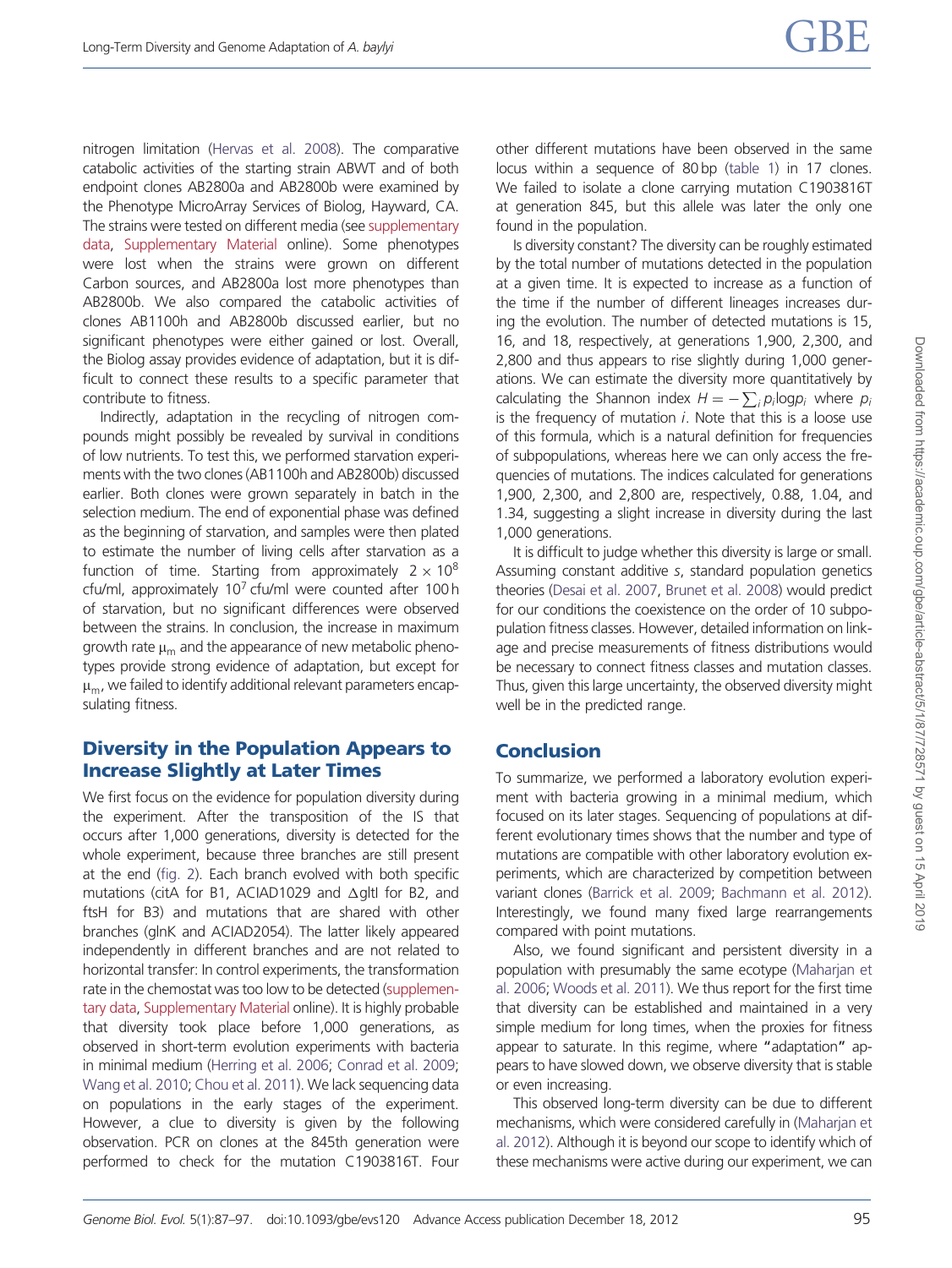<span id="page-9-0"></span>nevertheless formulate some qualitative and hypothetical considerations on the basis of our observations. Metabolic trade-offs (Beardmore et al. 2011) might be witnessed by the results of the biolog assays, where we observed changes in metabolic phenotypes that appeared a priori very distant from the expected target. An example of evolutionary convergence [\(Maharjan et al. 2012](#page-10-0); [Tenaillon et al. 2012\)](#page-10-0) possibly can be pointed out by the insertion of an IS upstream or within a putative transcriptional regulator (ACIAD1230), which gave birth to four subpopulations (branches B1, B2, B3, and B5). At the same time, a fifth subpopulation (B4 branch) arose with the insertion of an IS between putative transcriptional regulators, in a totally different region (ACIAD1864–1865). The observation of a significant number of mutations in regulatory regions might also point toward a role played by convergence.

[Maharjan et al. \(2007\)](#page-10-0) identified an evolved subpopulation of E. coli specialized in the metabolization of by-products of other cells. In our case, reduced forms of nitrogen or amino acids could be cross-fed, so that a role for cross-feeding cannot be excluded. More generally, frequency-dependent selection could be active. Its effect has been observed at low dilution rates and could be ascribed to numerous ecological phenomena, including cross-feeding [\(Maharjan et al. 2012](#page-10-0)). In our experiment, the preservation of the B2 branch at low frequency during more than 400 generations could result from a frequency-dependent selection. This needs to be verified in future investigations.

Finally, in terms of basic parameters such as selection coefficient and population size, the results should be compatible with the regime where clonal interference can be observed ([Park and Krug 2007](#page-10-0); [Hughes et al. 2012](#page-10-0)). However, clonal interference necessarily has to coexist with convergence (availability of alternative evolutionary pathways), and with the observed "diminishing returns" epistasis mechanism (Chou et al. 2011; [Khan et al. 2011](#page-10-0)), according to which the advantage of beneficial mutations depends on their order of appearance.

Overall, we speculate that a possible way for the subpopulations to interact could be indirect through the effect of the limiting amounts of nitrogen in the medium. We explicitly tested for contributions to fitness that, if acquired by one subpopulation would affect the others, such as uptake and resistance to starvation. However, we were not able to identify such an effect. On the other hand, our results suggest that the maximum growth rate  $\mu_m$  measured in batch might be a sufficiently good proxy for fitness per se, when compared with the selection coefficients estimated from resequencing data. This indicates that the observed subpopulation structure appears consistent with a regime in which competition between beneficial mutations could be relevant. Although both measurements are rough, we can surmise that if there are selected traits that are not recapitulated by  $\mu_m$ , their associated advantage cannot be very large.

## Supplementary Material

[Supplementary data](http://gbe.oxfordjournals.org/lookup/suppl/doi:10.1093/gbe/evs120/-/DC1) are available at Genome Biology and Evolution online [\(http://www.gbe.oxfordjournals.org/](http://www.gbe.oxfordjournals.org/)).

## Acknowledgments

The authors thank Dominique Schneider, Gilles Fischer, Bianca Sclavi, and John Herrick for critical reading of this manuscript and revision of the text. This work was supported in part by a "Convergences" grant from Université Pierre et Marie Curie, Paris, and a "CNRS-risque" grant.

## Literature Cited

- Barbe V, et al. 2004. Unique features revealed by the genome sequence of Acinetobacter sp. ADP1, a versatile and naturally transformation competent bacterium. Nucleic Acids Res. 32:5766–5779.
- Bachmann H, Starrenburg MJ, Molenaar D, Kleerebezem M, van Hylckama Vlieg JE. 2012. Microbial domestication signatures of Lactococcus lactis can be reproduced by experimental evolution. Genome Res. 22:115–124.
- Barrick JE, Lenski RE. 2009. Genome-wide mutational diversity in an evolving population of Escherichia coli. Cold Spring Harb Symp Quant Biol. 74:119–129.
- Barrick JE, et al. 2009. Genome evolution and adaptation in a long-term experiment with Escherichia coli. Nature 461:1243–1247.
- Beardmore RE, Gudelj I, Lipson DA, Hurst LD. 2011. Metabolic trade-offs and the maintenance of the fittest and the flattest. Nature 472: 342–346.
- Brunet E, Rouzine IM, Wilke CO. 2008. The stochastic edge in adaptive evolution. Genetics 179:603–620.
- Buckling A, Maclean RC, Brockhurst MA, Colegrave N. 2009. The Beagle in a bottle. Nature 457:824–829.
- Chou HH, Chiu HC, Delaney NF, Segra D, Marx CJ. 2011. Diminishing returns epistasis among beneficial mutations decelerates adaptation. Science 332:1190–1192.
- Conrad TM, Lewis NE, Palsson BO. 2011. Microbial laboratory evolution in the era of genome-scale science. Mol Syst Biol. 7:509.
- Conrad TM, et al. 2009. Whole-genome resequencing of Escherichia coli K-12 MG1655 undergoing short-term laboratory evolution in lactate minimal media reveals flexible selection of adaptive mutations. Genome Biol. 10:R118.
- de Crécy-Lagard VA, Bellalou J, Mutzel R, Marlière P. 2001. Long term adaptation of a microbial population to a permanent metabolic constraint: overcoming thymineless death by experimental evolution of Escherichia coli. BMC Biotechnol. 1:10–16.
- Desai MM, Fisher DS. 2007. Beneficial mutation-selection balance and the effect of linkage on positive selection. Genetics 176:1759–1798.
- Desai MM, Fisher DS, Murray AW. 2007. The speed of evolution and maintenance of variation in asexual populations. Curr Biol. 17: 385–394.
- Doebeli M, Ispolatov I. 2010. Complexity and diversity. Science 328: 494–497.
- Friesen ML, Saxer G, Travisano M, Doebeli M. 2004. Experimental evidence for sympatric ecological diversification due to frequency-dependent competition in Escherichia coli. Evolution 58:245–260.
- Gause GF. 1934. The struggle for existence. Baltimore (MD): Williams and Wilkins.
- Gerrish PJ, Lenski RE. 1998. The fate of competing beneficial mutations in an asexual population. Genetica 102(103):127–144.
- Good BH, Rouzine IM, Balick DJ, Hallatschek O, Desai MM. 2012. Distribution of fixed beneficial mutations and the rate of adaptation in asexual populations. Proc Natl Acad Sci U S A. 109:4950–4955.